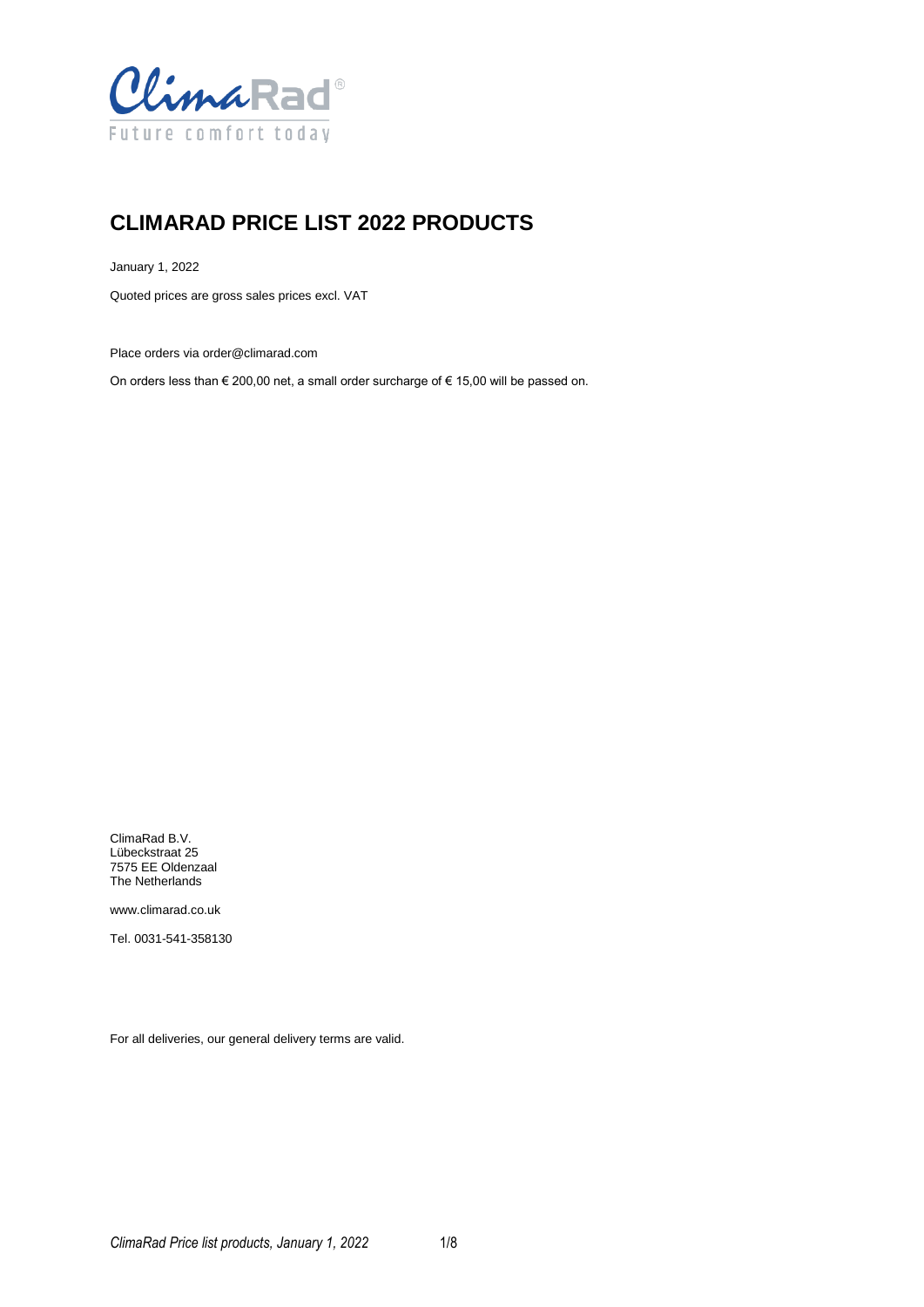| Article<br>number | Description                                                                                                                                                                                                                   | Price in $\in$<br>excl. VAT |
|-------------------|-------------------------------------------------------------------------------------------------------------------------------------------------------------------------------------------------------------------------------|-----------------------------|
| 3540100           | ClimaRad Ventura V1X (base): ventilation unit<br>including casing, Human Interface and connection<br>materials                                                                                                                | 2598,00                     |
| 3540150           | ClimaRad Ventura V1X-V: ventilation unit including<br>vandal-resistant casing, internal Human Interface<br>and connection materials<br>Available on request.                                                                  | 3087,00                     |
| 3540200           | ClimaRad Ventura V1D: ventilation unit including<br>grill/wall ducting external room, casing, Human<br>Interface and connection materials                                                                                     | 3055,00                     |
| 3540300           | ClimaRad Ventura V1C: ventilation unit including 2-<br>tube convector, casing, closing valve, thermal<br>motor, Human Interface and connection materials                                                                      | 3278,00                     |
| 3540500           | ClimaRad Ventura V1C valveless: ventilation unit<br>including 2-tube convector, casing, closing valve,<br>Human Interface and connection materials<br>Available on request.                                                   | 3328,00                     |
| 3540310           | ClimaRad Ventura V2C: ventilation unit including 2-<br>tube convector, casing, closing valve, condensate<br>drain, thermal motor, Human Interface and<br>connection materials<br>Available on request from September 1, 2022. | 3565,00                     |
|                   | Delivery time: 8 weeks.                                                                                                                                                                                                       |                             |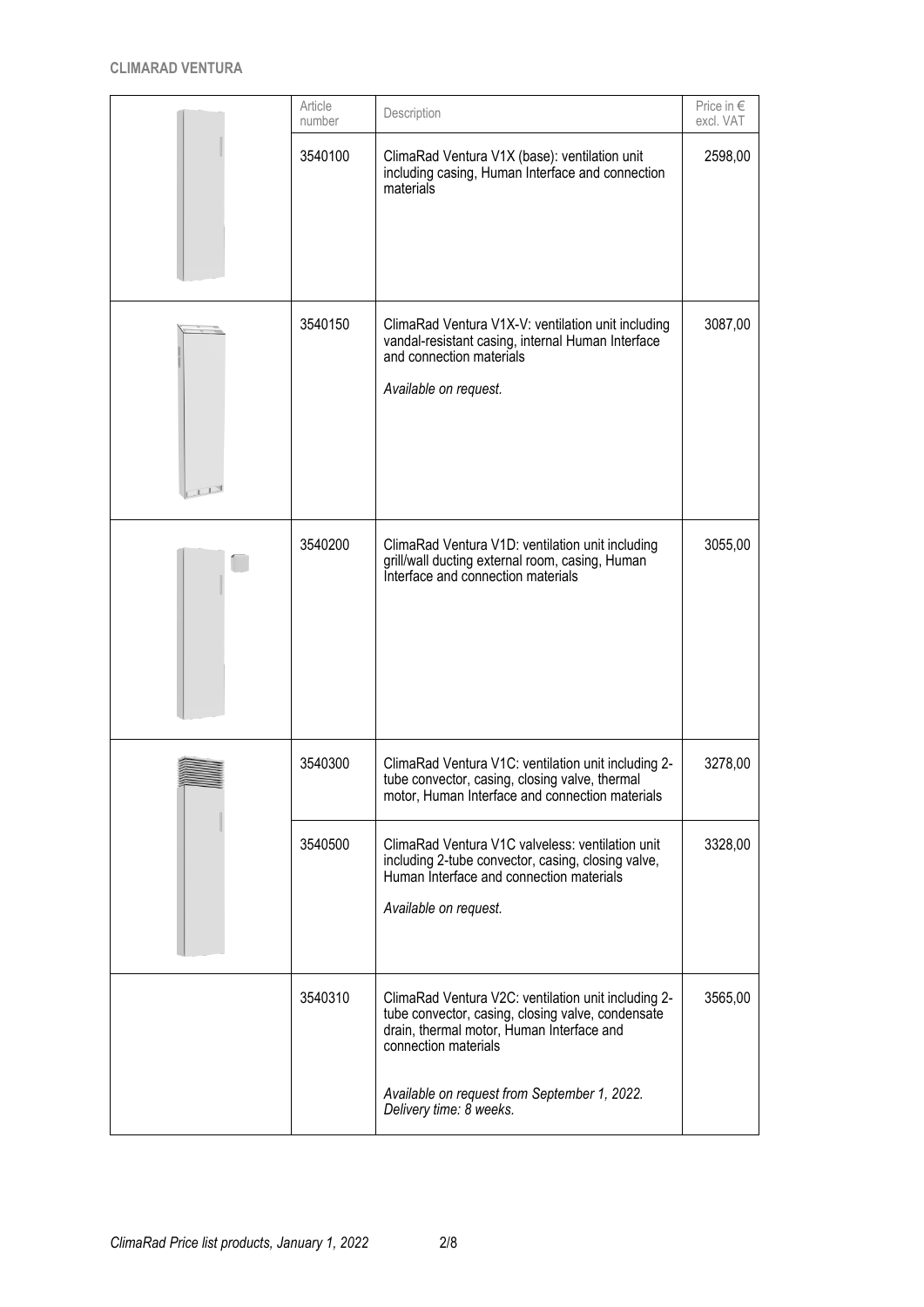|  | Artikelnr. | Omschrijving                                                                                                                                                                                                                                                                        | Prijs in $\epsilon$<br>excl. BTW |
|--|------------|-------------------------------------------------------------------------------------------------------------------------------------------------------------------------------------------------------------------------------------------------------------------------------------|----------------------------------|
|  | 3530200    | ClimaRad Care H1C: ventilation unit including 2-<br>tube convector with right-hand water-side<br>connection, including Human Interface and<br>connection materials<br>This unit is also suitable for left-hand water-side<br>connection.                                            | 3158,00                          |
|  | 3530400    | ClimaRad Care H2C: ventilation unit including 2-<br>tube convector with right-hand water-side<br>connection, including condensate drain, Human<br>Interface and connection materials<br>Available on request.<br>This unit is also suitable for left-hand water-side<br>connection. | 3343.00                          |

#### **CLIMARAD VITA**

| Article<br>number | Description                                                                                                                                                                                                                                                                                                                     | Price in $\epsilon$<br>excl. VAT |
|-------------------|---------------------------------------------------------------------------------------------------------------------------------------------------------------------------------------------------------------------------------------------------------------------------------------------------------------------------------|----------------------------------|
| 3523175           | ClimaRad Vita H1C valveless: ventilation unit<br>including 2-tube convector with right-hand water-<br>side connection, including one fan cassette,<br>Human Interface and connection materials<br>Available from July 1, 2022.<br>Delivery time: 8 weeks.<br>This unit is also suitable for left-hand water-side<br>connection. | 2626,00                          |
| 3523250           | Extra cooling option for ClimaRad Vita H1C                                                                                                                                                                                                                                                                                      | 185,00                           |
| 3523200           | Extra fan cassette for ClimaRad Vita H1C                                                                                                                                                                                                                                                                                        | 154,00                           |

### **CLIMARAD SENSA**

| Article<br>number | Description                                                                                           | Price in $\epsilon$<br>excl. VAT |
|-------------------|-------------------------------------------------------------------------------------------------------|----------------------------------|
| 3521675           | ClimaRad Sensa V2X: ventilation unit including<br>casing, Human Interface and connection materials    | 1993,00                          |
| 3522675           | ClimaRad Sensa H2X: ventilation unit<br>including casing, Human Interface and connection<br>materials | 1993,00                          |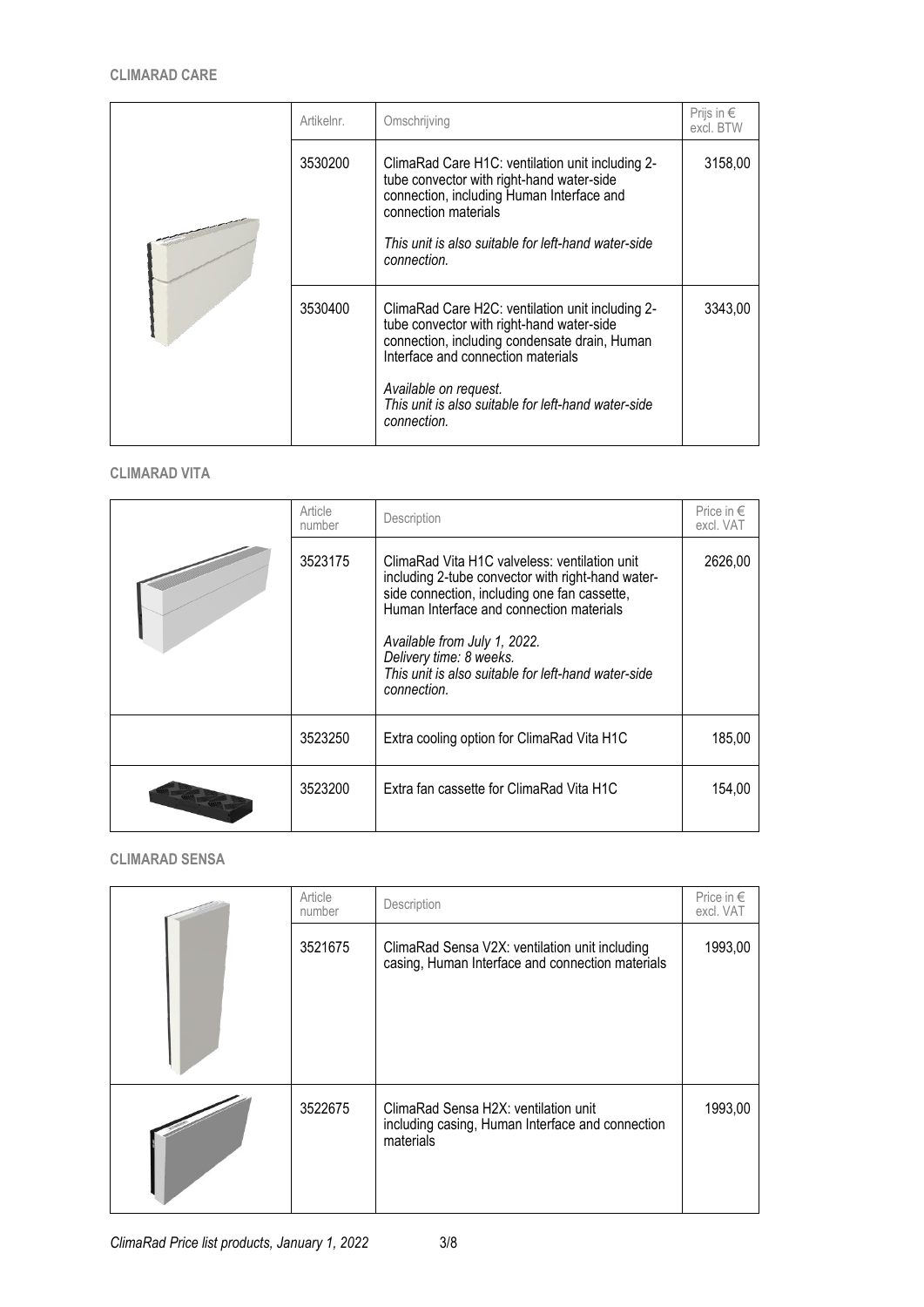#### **CLIMARAD 2.0**

|  | Article<br>number | Description                                                                                      | Price in $\in$<br>excl. VAT |
|--|-------------------|--------------------------------------------------------------------------------------------------|-----------------------------|
|  | 3520175           | ClimaRad 2.0 (Master): ventilation unit<br>including Human Interface and connection<br>materials | 1785,00                     |

| Article<br>number | Description                                                                                                                                                                                                          | Price in $\in$<br>excl. VAT |
|-------------------|----------------------------------------------------------------------------------------------------------------------------------------------------------------------------------------------------------------------|-----------------------------|
| 2115150-<br>ER    | ClimaRad electric radiator 500-1500 (2.400 W)<br>Masterwatt for ClimaRad 2.0, including plating and<br>consoles. Colour: RAL 9016.<br>Excl. room thermostat, but required (art. 3530150).<br>Delivery time: 8 weeks. | 995.00                      |

|                           |                                                                           |                                                                                 | Output according to EN442 at 75 / 65 / 20 $^{\circ}$ C |               |                                                                                  |  |
|---------------------------|---------------------------------------------------------------------------|---------------------------------------------------------------------------------|--------------------------------------------------------|---------------|----------------------------------------------------------------------------------|--|
| <b>CLIMARAD RADIATORS</b> | ClimaRad radiators are suitable for a bottom-right as well as bottom-left |                                                                                 |                                                        |               |                                                                                  |  |
| <b>FOR CLIMARAD 2.0</b>   |                                                                           | connection. The radiators are delivered including insert, end caps, handwheel*, |                                                        |               |                                                                                  |  |
|                           |                                                                           |                                                                                 |                                                        |               | drain point, plating, consoles and a flexibel connection set. Colour: RAL 9016** |  |
|                           |                                                                           |                                                                                 |                                                        |               |                                                                                  |  |
|                           | Article                                                                   | Type                                                                            | Height x length                                        | Output [watt] | Prices in $\epsilon$ excl.                                                       |  |
|                           | number                                                                    |                                                                                 | [mm]                                                   |               | <b>VAT</b>                                                                       |  |
|                           | 2114150                                                                   | 21s                                                                             | 400 x 1500                                             | 1494          | 449,00                                                                           |  |
|                           | 2114180                                                                   | 21s                                                                             | 400 x 1800                                             | 1793          | 472,00                                                                           |  |
|                           | 2114210                                                                   | 21s                                                                             | 400 x 2100                                             | 2092          | 612,00                                                                           |  |
| 2.000                     | 2114240                                                                   | 21s                                                                             | 400 x 2400                                             | 2391          | 625,00                                                                           |  |
|                           | 2114270                                                                   | $21s***$                                                                        | 400 x 2700                                             | 2690          | 652,00                                                                           |  |
|                           |                                                                           |                                                                                 |                                                        |               |                                                                                  |  |
|                           | 2115150                                                                   | 21s                                                                             | 500 x 1500                                             | 1766          | 461,00                                                                           |  |
|                           | 2115180                                                                   | 21s                                                                             | 500 x 1800                                             | 2119          | 500,00                                                                           |  |
|                           | 2115210                                                                   | 21s                                                                             | 500 x 2100                                             | 2472          | 625,00                                                                           |  |
|                           | 2115240                                                                   | 21s                                                                             | 500 x 2400                                             | 2825          | 652,00                                                                           |  |
|                           | 2115270                                                                   | $21s***$                                                                        | 500 x 2700                                             | 3178          | 675,00                                                                           |  |
|                           | 2115300                                                                   | $21s***$                                                                        | 500 x 3000                                             | 3531          | 701,00                                                                           |  |
|                           |                                                                           |                                                                                 |                                                        |               |                                                                                  |  |
|                           | 2214210                                                                   | $22***$                                                                         | 400 x 2100                                             | 2806          | 739,00                                                                           |  |
|                           | 2214240                                                                   | 22***                                                                           | 400 x 2400                                             | 3206          | 801,00                                                                           |  |
|                           |                                                                           |                                                                                 |                                                        |               |                                                                                  |  |
|                           | 2215210                                                                   | 22***                                                                           | 500 x 2100                                             | 3350          | 777,00                                                                           |  |
|                           | 2215240                                                                   | 22***                                                                           | 500 x 2400                                             | 3828          | 828,00                                                                           |  |

*\* The radiators can be provided with a thermostat adapter Uni CR (Article number 3519200) with an additional charge of €16,00. \*\* The radiators are also deliverable in different RAL colours, with an additional charge of € 250,00 (gross price) per radiator. \*\*\* Available on order, delivery time: about 8 weeks.*

**CLIMARAD 1.1**

| Article<br>number | Description                                                                    | Price in $\epsilon$<br>excl. VAT |
|-------------------|--------------------------------------------------------------------------------|----------------------------------|
| 3514175           | ClimaRad 1.1 (Master): ventilation unit for<br>replacement ClimaRad 1.0 or 1.1 | 1700,00                          |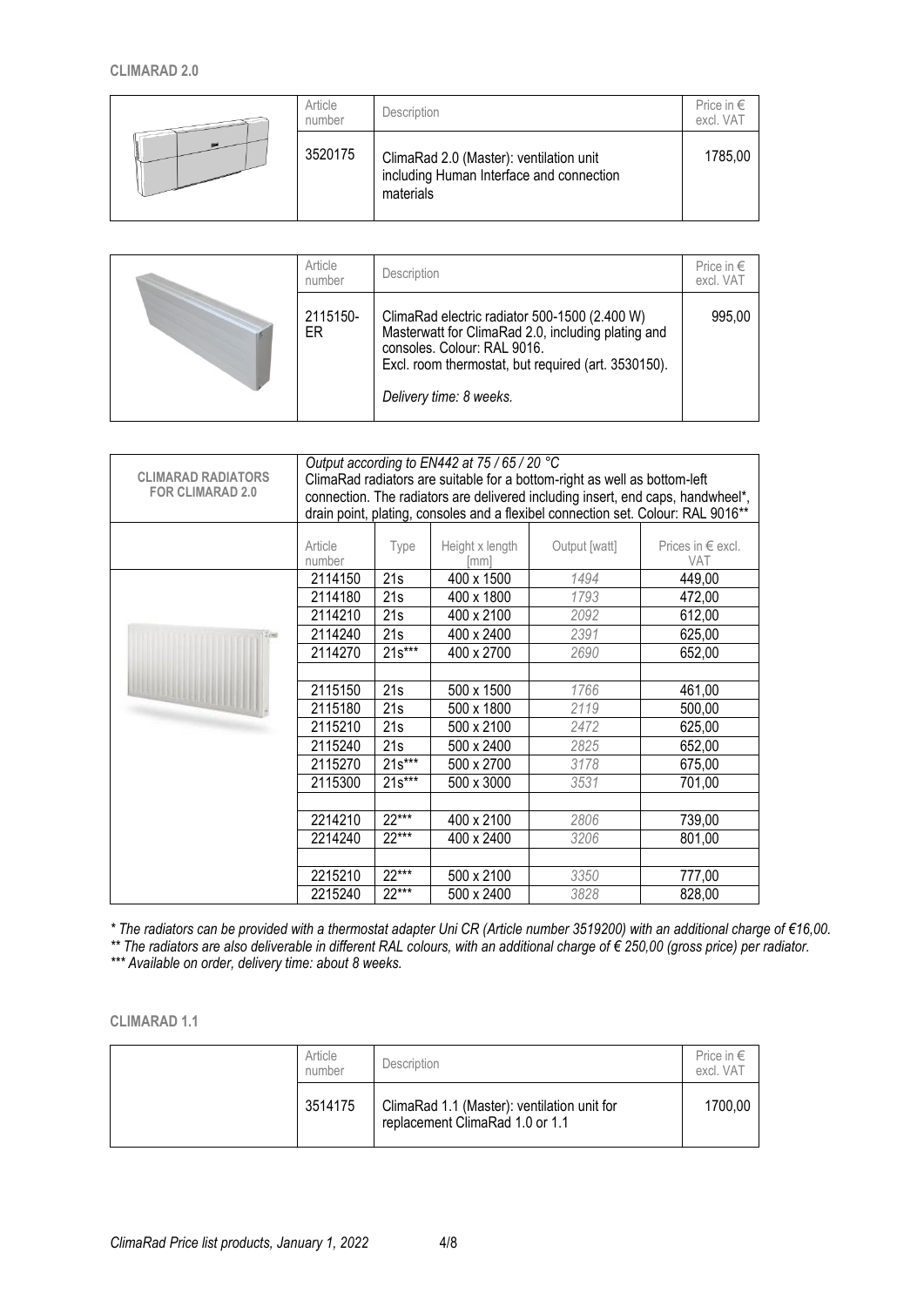#### **Components**

- 1. Touchscreen pc (ca. 21,5") with ClimaRad MultiControl software
- 2. Casing including rail and mounting material
- 3. Converter(s) ICP CON i7563 (number depends on amount of networks)
- 4. Line termination
- 5. ClimaRad Communication Module with ModBus connecting cable (outside unit) and connector.

| Article<br>number | Description                                                                                                                                                                                                                                                    | Price in $\epsilon$<br>excl. VAT |
|-------------------|----------------------------------------------------------------------------------------------------------------------------------------------------------------------------------------------------------------------------------------------------------------|----------------------------------|
| 3574100           | ClimaRad Controller for ClimaRad MultiControl                                                                                                                                                                                                                  | 3477.00                          |
| 3574305           | ClimaRad Communication Module for ClimaRad<br>MultiControl<br>Components: ModBus connecting cable and<br>connector. Per ClimaRad ventilation unit 1<br>Communication Module is required. This module<br>will be installed in the ventilation unit by ClimaRad. | 217.00                           |

## **CLIMARAD DRILLING TEMPLATES**

| Article<br>number | Description                                                       | Price in $\in$<br>excl. VAT |
|-------------------|-------------------------------------------------------------------|-----------------------------|
| 3592080           | ClimaRad drilling template Ø 150 mm for ClimaRad<br>Ventura       | 95,00                       |
| 3592070           | ClimaRad drilling template Ø 110 mm for ClimaRad<br>Ventura       | 95,00                       |
| 3592050           | ClimaRad drilling template for ClimaRad Care<br>H1C/H2C           | 95,00                       |
| 3592095           | ClimaRad drilling template for ClimaRad Vita H1C                  | 95,00                       |
| 3592040           | ClimaRad drilling template for ClimaRad Sensa<br>V2X              | 95,00                       |
| 3592090           | ClimaRad drilling template for ClimaRad Sensa<br>H <sub>2</sub> X | 95,00                       |
| 3592022           | ClimaRad drilling template for ClimaRad 2.0                       | 95,00                       |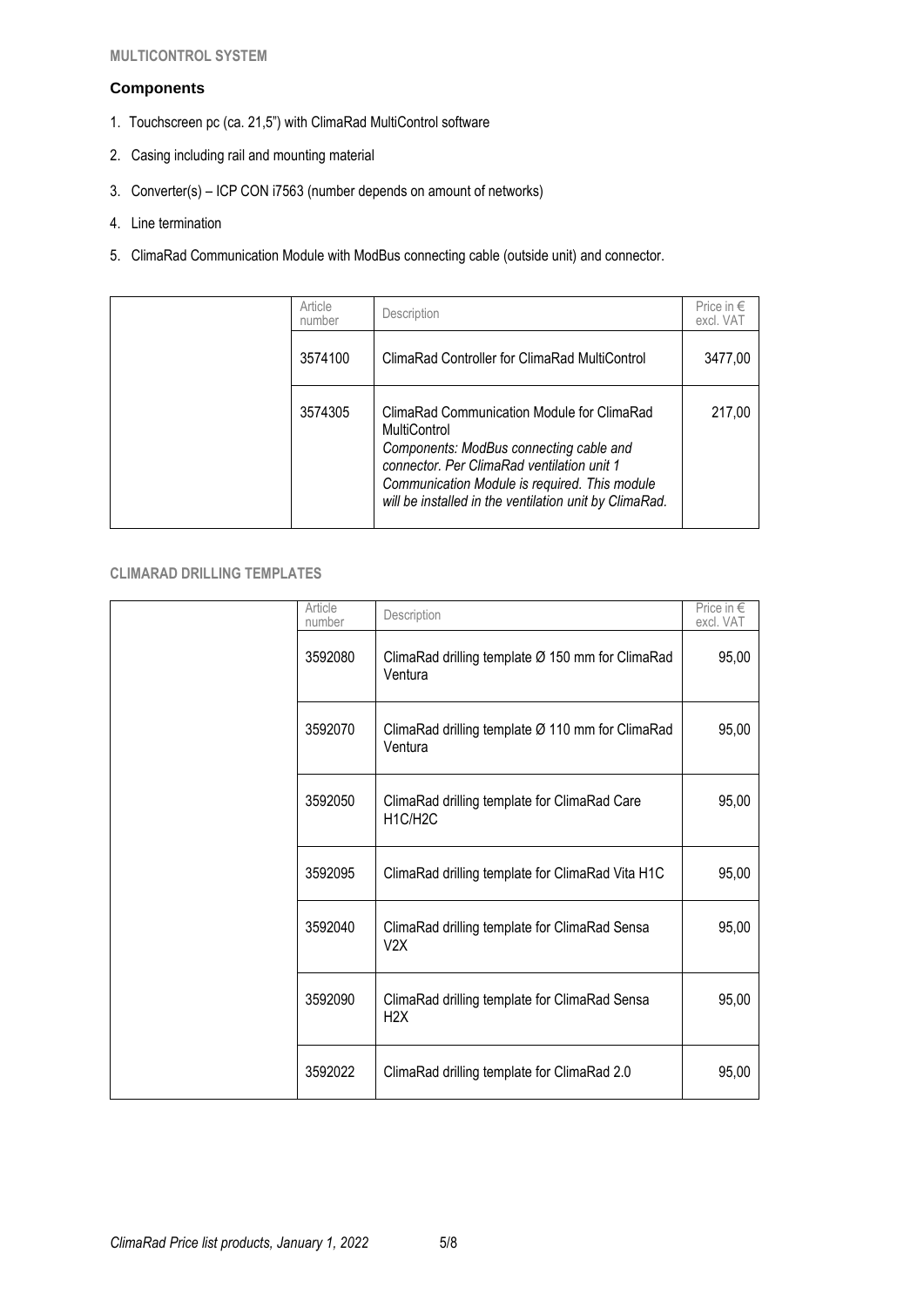|                   | Article<br>number | Description                                                      | Price in $\in$<br>excl. VAT |
|-------------------|-------------------|------------------------------------------------------------------|-----------------------------|
| <b>STATISTICS</b> | 4510500           | ClimaRad S-Fan (basic) including mounting set                    | 671,00                      |
|                   |                   |                                                                  |                             |
|                   | 4510600           | ClimaRad S-Fan+ (with heating element) including<br>mounting set | 875,00                      |

## **CLIMARAD FANS - EXTRACTION**

| Article<br>number | Description                                                                                                                                                                                                                            | Price in $\in$<br>excl. VAT |
|-------------------|----------------------------------------------------------------------------------------------------------------------------------------------------------------------------------------------------------------------------------------|-----------------------------|
| 4510100           | ClimaRad B-Fan, including mounting set                                                                                                                                                                                                 | 287,00                      |
| 4510200           | ClimaRad K-Fan, including wireless control panel<br>and mounting set                                                                                                                                                                   | 287,00                      |
| 4510300           | ClimaRad T-Fan, including mounting set                                                                                                                                                                                                 | 249,00                      |
| 4510400           | ClimaRad MiniBox, including mounting set and:<br>• 1x channel connection MiniBox end piece (98mm)<br>• 1x channel connection MiniBox socket (104 mm)<br>• 1x channel connection MiniBox pressside 104mm<br>• 1x valve MiniBox (100 mm) | 331,00                      |
| 4610100           | ClimaRad MaxiBox, including mounting set                                                                                                                                                                                               | 352,00                      |

## **CLIMARAD ACCESSORIES**

|              | Article<br>number | Description                                                                                        | Price in €<br>excl. VAT |
|--------------|-------------------|----------------------------------------------------------------------------------------------------|-------------------------|
|              | 4510150           | ClimaRad external CO <sub>2</sub> sensor RF for ClimaRad<br>Fan series and ClimaRad Box series     | 214,00                  |
|              | 4510175           | ClimaRad wireless control panel RF for ClimaRad<br>Fan series and ClimaRad Box series              | 92,00                   |
| $\mathbb{R}$ | 4510575           | ClimaRad wireless control panel RF for ClimaRad<br>$S-Fan(+)$                                      | 92,00                   |
|              | 3530250           | Room thermostat RF for ClimaRad Care H1C/H2C,<br>ClimaRad Ventura V1C/V2C and ClimaRad<br>$S-Fan+$ | 97,00                   |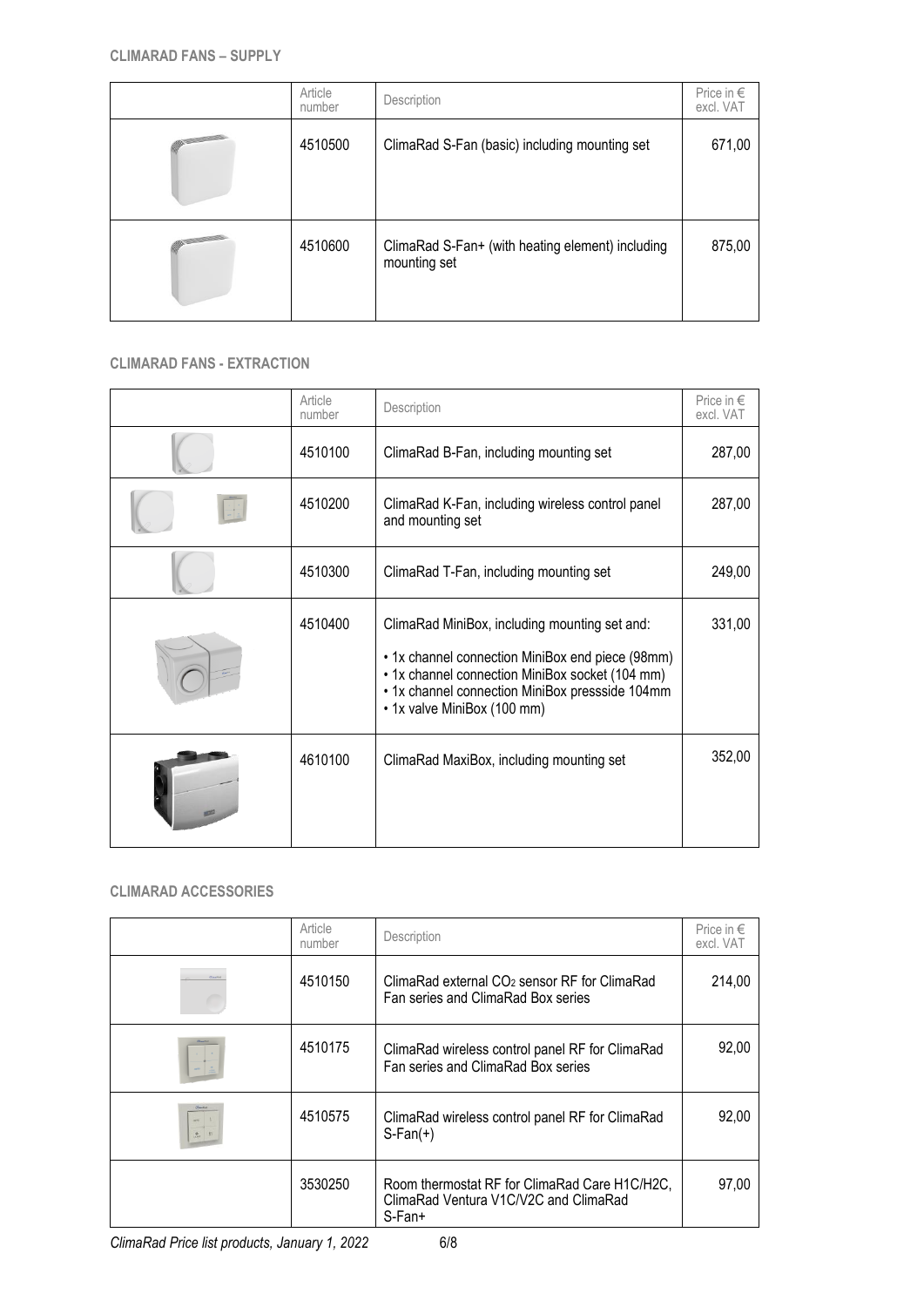| <b>200</b>                                                                                                                                               | 3530150 | Room thermostat RF for electric radiator<br>Masterwatt                                                                                                                             | 159.00 |
|----------------------------------------------------------------------------------------------------------------------------------------------------------|---------|------------------------------------------------------------------------------------------------------------------------------------------------------------------------------------|--------|
|                                                                                                                                                          | 3530450 | Honeywell Evohome control panel touch (WiFi) for<br>ClimaRad Care H1C/H2C and ClimaRad Ventura<br>V1C/V2C. The control panel can only be used in<br>combination with art. 3530475. | 238,00 |
| $\label{eq:3} \mathcal{C} = \begin{bmatrix} \mathbf{m} \\ \mathbf{m} \end{bmatrix} \mathcal{C} = \begin{bmatrix} \mathbf{m} \\ \mathbf{m} \end{bmatrix}$ | 3530475 | Wall mounting backplate and transformer for<br>Honeywell Evohome.                                                                                                                  | 70,00  |

# **CLIMARAD WALL TRANSIT MATERIAL – BRICK FORMAT**

|    | Article<br>number                       | Description                                                                                                                                                                                                                                                                                               | Price in $\in$<br>excl. VAT |
|----|-----------------------------------------|-----------------------------------------------------------------------------------------------------------------------------------------------------------------------------------------------------------------------------------------------------------------------------------------------------------|-----------------------------|
|    | 3611100                                 | ClimaRad wall ducting: brick format for wall depth<br>300-650 mm (Ø110) excluding the ventilation grill.<br>Per ClimaRad ventilation unit 2 pieces are<br>required, per ClimaRad S-Fan 1 piece. Price per<br>piece.                                                                                       | 70,00                       |
|    | 3611150                                 | ClimaRad wall ducting: brick format for wall depth<br>220-400 mm (Ø110) excluding the ventilation grill.<br>Per ClimaRad ventilation unit 2 pieces are<br>required, per ClimaRad S-Fan 1 piece. Price per<br>piece.                                                                                       | 61,00                       |
|    | 3611150-<br><b>ISO</b>                  | ClimaRad sound-absorbing wall ducting for<br>ClimaRad Ventura and $S\text{-Fan}(+)$ : brick format for<br>wall depth 220-400 mm $(Ø110/Ø154)$ excluding the<br>ventilation grill. Per ClimaRad Ventura 2 pieces are<br>required, per ClimaRad S-Fan 1 piece. Price per<br>piece.<br>Available on request. | 91,00                       |
|    | 3611450                                 | ClimaRad wall ducting for ClimaRad Ventura and<br>S-Fan(+): brick format for wall depth 120-450 mm<br>(Ø150) excluding the ventilation grill.<br>Per ClimaRad Ventura 2 pieces are required, per<br>ClimaRad S-Fan 1 piece. Price per piece.                                                              | 75,00                       |
| W. | $3611103 -$<br>7021,<br>8015 or<br>9001 | ClimaRad brick format ventilation grill in RAL 7021,<br>8015 or 9001. Per ClimaRad ventilation unit 2<br>pieces are required, per ClimaRad S-Fan 1 piece.<br>Price per piece.                                                                                                                             | 37,00                       |
|    | 3611103-<br>9999                        | ClimaRad brick format ventilation grill in any other<br>RAL colour. Per ClimaRad ventilation unit 2 pieces<br>are required, per ClimaRad S-Fan 1 piece.<br>Price per piece.                                                                                                                               | 54,00                       |